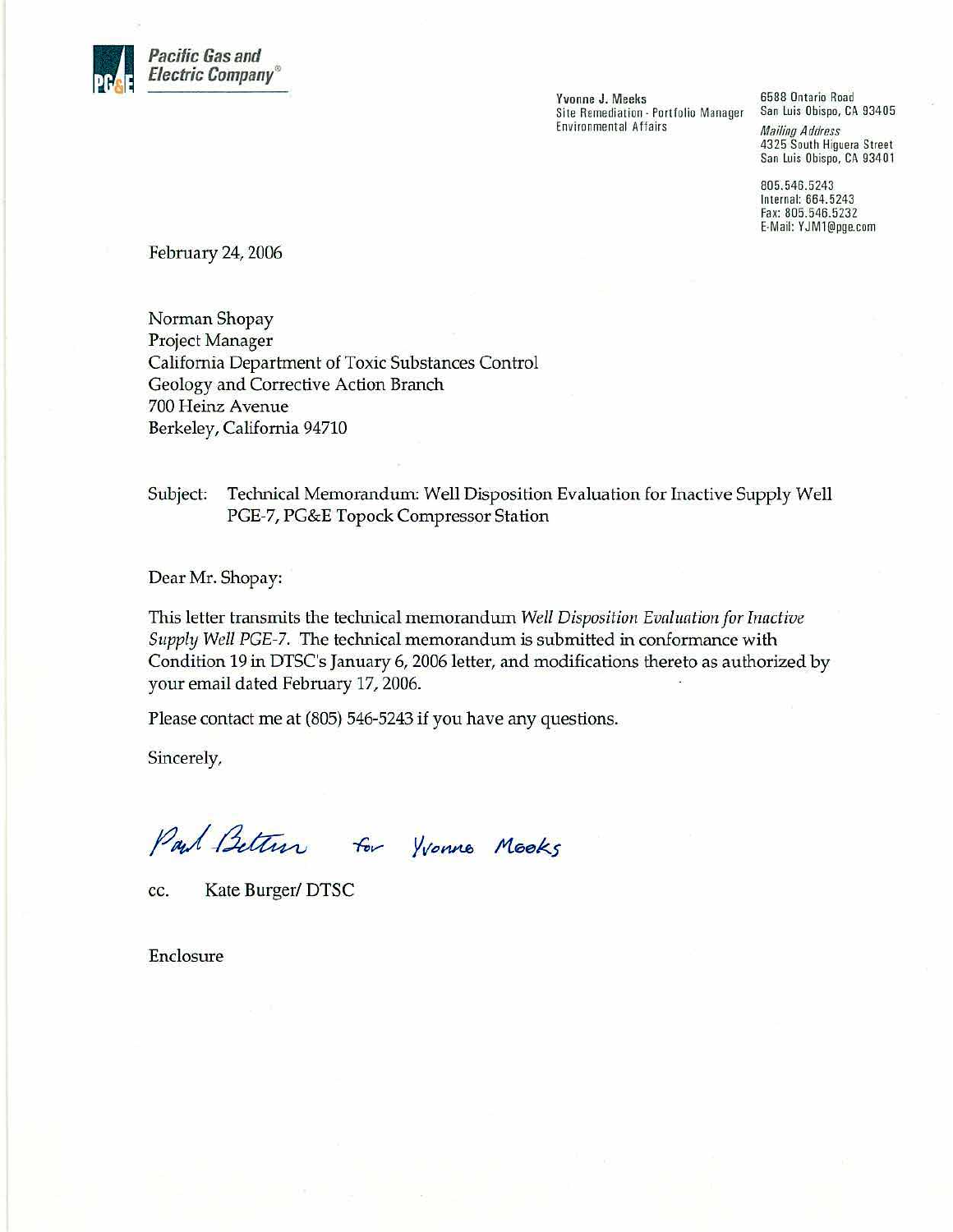# well Disposition Evaluation for Internet Con<sub>tra</sub>ry Well DD. **PG&E Topock Compressor Station**

**DATE:** February 23, 2006

### **Introduction**

This technical memorandum presents an evaluation of inactive water supply well PGE-07, as requested in the Department of Toxic Substances Control (DTSC) January 6, 2006 letter, *Conditional Approval of the Draft Well Installation Work Plan for Interim Measures Performance Monitoring Program, dated November 30, 2005*. In the January 6, 2006 letter, DTSC requests: (1) an evaluation of the potential vertical migration pathway from the Alluvial Aquifer to bedrock units enabled by the design of well PGE-07, and (2) a recommendation for reconstruction or decommissioning of the well. The letter also requests that a work plan be provided for either the reconstruction or decommissioning of PGE-07 (hereafter referred to as PGE-7).

Furthermore, the DTSC has verbally requested that an evaluation of the ambient groundwater velocity be performed in the PGE-7 borehole. This evaluation will take place prior to reconstruction, because the results may alter the final design of the preferred reconstruction method.

This memorandum reviews the well conditions and groundwater monitoring and hydraulic data for PGE-7 and nearby wells, describes a proposed measure for sealing the PGE-7 well/borehole, reviews methods for evaluating borehole velocity and well reconstruction, and provides recommendations.

### **PGE-7 Well Construction Details**

Well PGE-7 is located approximately 250 feet northwest of the north gate to the Topock Compressor Station in an area known as the MW-24 bench (Figure 1). PGE-7 was originally installed in 1964, to a depth of 182 feet below ground surface (bgs), as a replacement water supply well for the Topock Compressor Station. The original well was constructed with 14 inch steel casing, with perforations from 110 feet to 180 feet bgs. In 1969, the well was deepened to 330 feet bgs, with a 7-inch-diameter blank steel liner installed to 195 feet bgs, and the remainder of the hole uncased to 330 feet bgs. Figure 2 is a schematic well completion diagram that summarizes the original well construction details and observations from a video log recorded by PG&E's contractor in 1998. Table 1 summarizes well construction information for PGE-7 and other nearby wells PGE-6, MW-24A, MW-24B, and MW-24BR.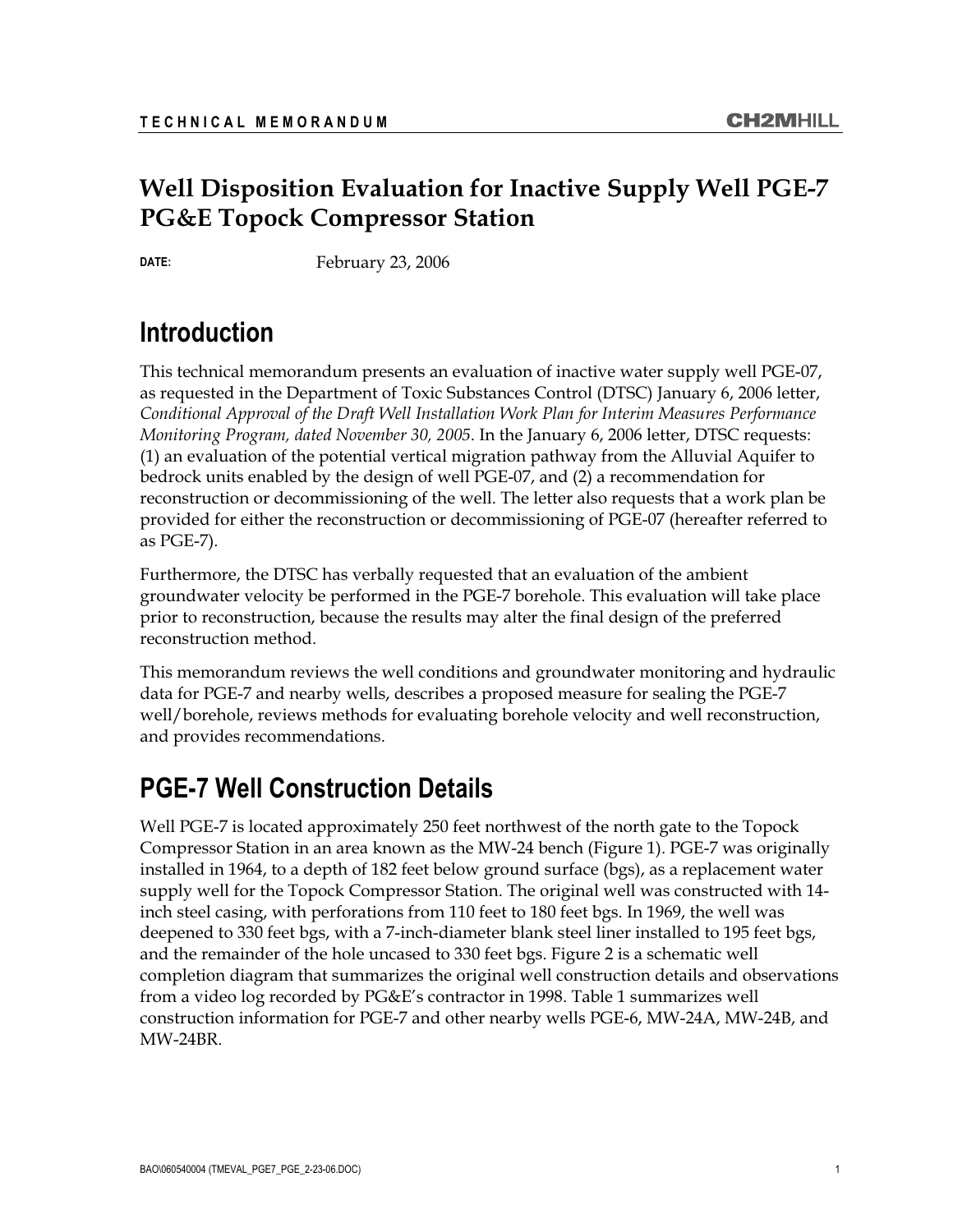The depth of the contact of the Alluvial Aquifer with the Miocene conglomerate (bedrock) at the PGE-7 location is estimated at 220 feet bgs. Therefore, approximately 25 feet of the openhole portion of PGE-7 is exposed to the base of the Alluvial Aquifer (Figure 2).

A geologic log for the drilling and deepening of PGE-7 is not available in PG&E's records to provide lithologic description of the bedrock formation in this well. However, the 1998 video log indicates that angular rock with possible fractures is visible in the open borehole from 234 feet bgs to the top of the slough presently encountered in the well at 303 feet bgs. Based on logs from nearby borings (MW-24BR and TW-1), the bedrock formation present in PGE-7 is believed to be consolidated/cemented Miocene conglomerate. The lower portion of the deepened PGE-7 borehole may have also encountered the pre-Tertiary metadiorite bedrock that was logged in the former injection well PGE-8 (located approximately 750 feet south of PGE-7).

## **Groundwater Monitoring Results**

A review of hexavalent chromium (Cr[VI]) data from PGE-7 and the nearby MW-24 well cluster (Table 2) indicates that Cr(VI) concentrations in groundwater samples collected from Alluvial Aquifer monitoring wells MW-24A and MW-24B (averaging approximately 3,000 and 5,000 micrograms per liter  $[\mu g/L]$ , respectively in 2001-2005 sampling) are similar to concentrations observed in the PGE-7 water samples (averaging approximately  $4,900 \,\mu g/L$ in 2000-2003 sampling). Groundwater samples collected from monitoring well MW-24BR, screened within the bedrock formations, have been non-detect for Cr(VI) for six years of monitoring (except for one event immediately following well installation, which was probably an artifact of the drilling process). The similarity in groundwater sample results between PGE-7 and MW-24B, and the absence of Cr(VI) in MW-24BR, indicate that the Cr(VI) detected in PGE-7 samples is likely from that portion of the well that is completed across the base of the Alluvial Aquifer—and not from the bedrock units.

## **Summary of Vertical Gradients**

Water level data from monitoring wells in the PGE-7 area indicate that a persistent upward hydraulic gradient exists between the saturated zone in the bedrock and the Alluvial Aquifer. As summarized in Table 3, the bedrock monitoring well MW-24BR consistently records a higher ground water level (corrected for salinity and temperature) than MW-24A and MW-24B. The measured upward hydraulic gradients between MW-24BR and MW-24A & B range from 0.002 to 0.006 feet per foot (Table 3). The observed vertical gradients at the MW-24 cluster are fairly consistent in magnitude over four years of monitoring, and are always upward (Figure 3). This hydraulic condition reduces the potential for downward migration of groundwater from the Alluvial Aquifer to the bedrock formations.

Water levels in other well clusters located across the site at MW-20, MW-32, MW-33, and MW-34 typically display upward hydraulic gradients up to an order of magnitude greater than the horizontal gradients, although none of these other well clusters include wells completed in bedrock (CH2M HILL 2005).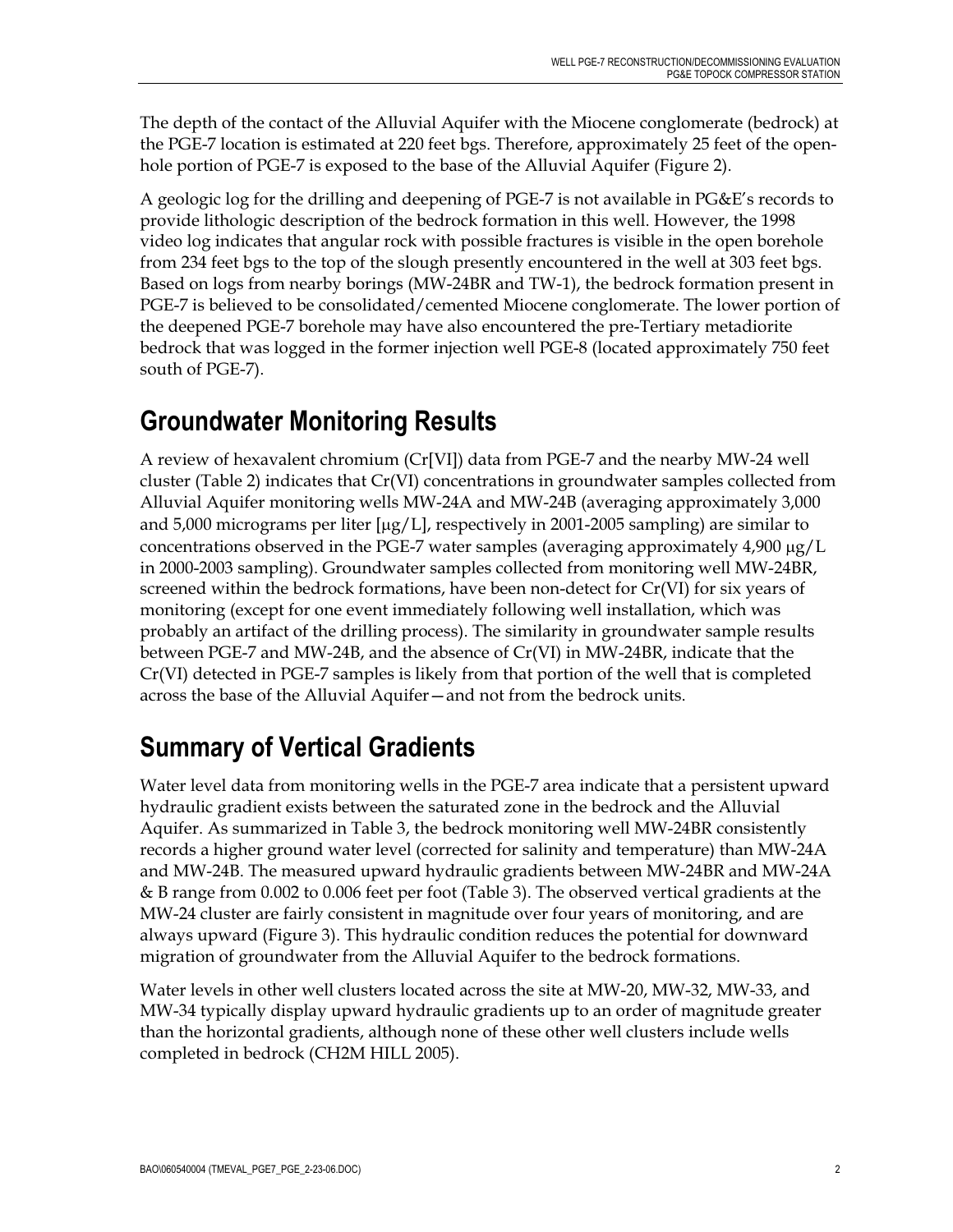## **Potential for Vertical Migration**

Despite the consistent upward hydraulic gradients, the influx of groundwater from bedrock to alluvium is not expected to be large because of the lower permeability of the bedrock with respect to the alluvium (e.g., well MW-24BR typically purges dry at one casing volume). As noted above, Cr(VI) concentrations have been very similar (range: 4,300 to 5,600  $\mu$ g/L) in the lower alluvial well MW-24B and in PGE-7, and non-detect in bedrock well MW-24BR (in all samples collected since 1998). While hydraulic gradients are upward from the bedrock to the alluvium at PGE-7, the Cr(VI) concentrations in groundwater samples collected from the present PGE-7 well completion are likely dominated by the contribution from the basal Alluvial Aquifer, and minimally affected by bedrock water quality because of permeability differences.

The potential for downward vertical migration at well PGE-7 is very low. With upward hydraulic gradients, Cr(VI) is not able to move downward into the bedrock. In addition, the apparent low permeability of the bedrock formation would not allow Cr(VI) present within the open borehole to move a significant distance away from the well.

However, the use of PGE-7 in its present condition for groundwater level or groundwater quality monitoring is problematic. As the well is completed as an open hole across the basal Alluvial Aquifer and the bedrock, the static water level is influenced by both zones. As previously mentioned, the water quality in the well is likely dominated by the more permeable Alluvial Aquifer. Although the vertical hydraulic gradients suggest that migration between the alluvium and the bedrock is unlikely to occur, it would be desirable to eliminate any potential for this in the unlikely event that the direction of vertical flow changes in the future.

## **Considerations for Temporary Sealing of PGE-7**

PGE-7 is one of only four wells that are screened in the bedrock unit at the Topock site (along with MW-24BR, MW-23, and PGE-8). An evaluation of published literature regarding the potential existence of pathways for chromium transport through bedrock is currently underway. The results of this evaluation will be used to determine the need for any future bedrock investigations at the Topock site. If further bedrock investigation is needed, well PGE-7 would be a viable candidate for reconstruction as a bedrock monitoring well. Until the need for and objectives of a bedrock investigation are more clearly identified, it is not obvious how this well should be reconstructed. Three different reconstruction options have been identified, each with advantages and disadvantages. The decision on whether PGE-7 would be used primarily for monitoring water levels or for monitoring water quality will influence the choice of reconstruction methods.

In the interim, a method by which PGE-7 could be temporarily sealed has been identified, which would eliminate any concern about the potential for cross-connection between alluvium and bedrock at this well. This method involves the installation of a flexible membrane liner manufactured by Flexible Liner Underground Technologies, LLC (FLUTe). The description and schematic of the FLUTe™ system presented below are from the company's web site (http://flut.com/meth\_1.htm).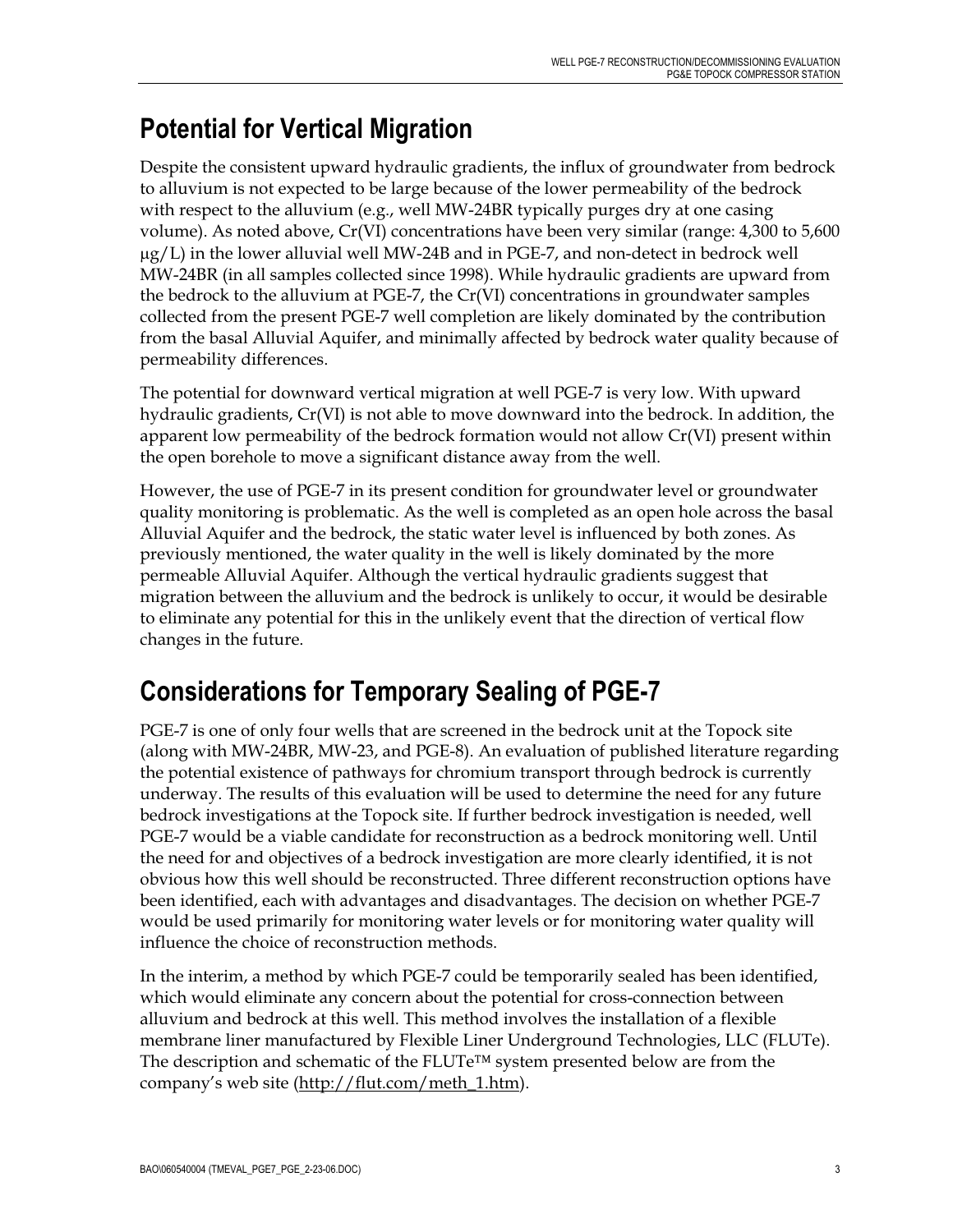The FLUTe™ liner is usually made of a urethane coated nylon fabric in tubular form. The liner is often installed in a hole with the interior of the liner filled with water (see the diagram below). The water pressure presses the liner firmly against the borehole wall. A cord, called a tether, is attached to the bottom end of the liner. If that cord is pulled upward, the liner is peeled inside-out out of the hole. The liner is said to "invert" as it is pulled upward. The water level in the liner rises as the liner is shortened by the inversion. At the surface, the tether, followed by the liner, can be wound on a reel. The third drawing shows the liner nearly fully removed from the hole with the water spilling over the top of the pipe to which the top end of the liner is attached.



Flexible Liner Installation and Removal Mechanism

The installation of the liner is the precise reversal of this procedure. The liner is filled with water which forces it to roll out against the borehole wall as it descends into the hole. This process, the reverse of inversion, is called "eversion." By adding water and allowing the liner to pull itself to the bottom of the hole, one is back to the initial state with the liner fully extended in the hole.

A recently developed technique allows identification of permeable zones within the borehole during installation of the liner. The basis of the technique is that, as the sealing liner descends, it displaces the borehole water into the formation. The descending liner also seals the hole and therefore, it covers the flow paths from the higher portions of the hole as it descends. The descent rate is controlled by how easily the water flows from the hole back into the formation. Hence, by recording the descent rate of the liner and the level of excess head inside the liner, one can deduce the effective transmissivity of the remaining section of the hole. As each significant flow path is sealed by the liner descent, the remaining transmissivity decreases. That decrease is equal to the transmissivity of the portion of the hole just covered, and the end result is a plot of the transmissivity with depth. This technique is especially well suited to situations where flow from the hole is often dominated by a few, relatively free-flowing fractures. However, if the permeability of the bedrock is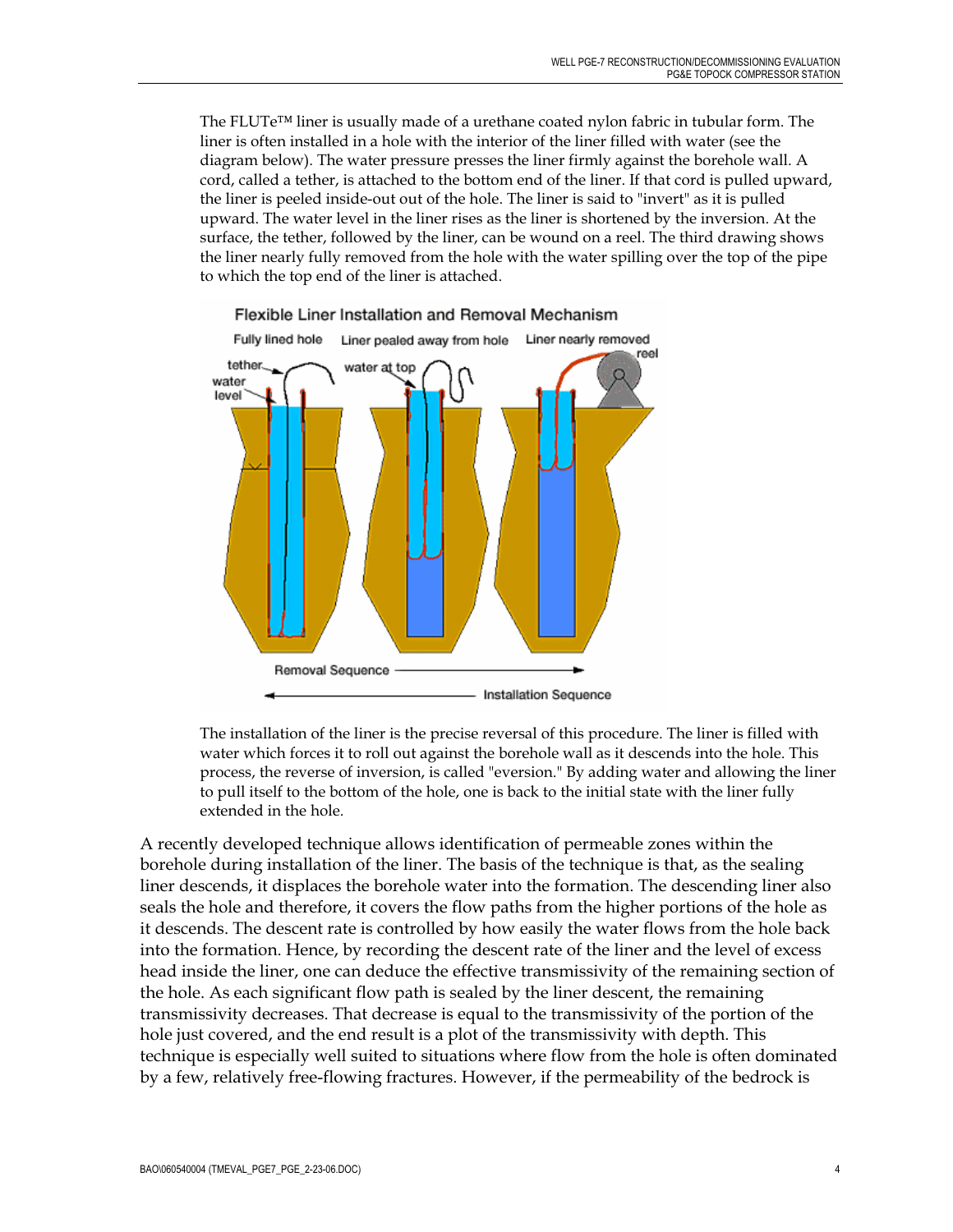uniformly low, the everting liner technique may not be sensitive enough to identify very small changes in flow at each small fracture zone.

While the FLUTe<sup> $TM$ </sup> system discussed here is designed to profile the hydraulic conductivity of the borehole and to provide a seal against vertical flow, the  $FLUTe^{TM}$  system can be modified at some future date to allow for the collection of water quality samples from multiple depths in the borehole. If it is determined that PGE-7 is no longer needed, the  $FLUTe<sup>TM</sup>$  liner could be removed and the borehole permanently abandoned using conventional well abandonment techniques, such as pressure grouting. Although leakage of the liner has not been a problem for  $FLUTe^{TM}$  users (up to ten years use in wells with no leakage), monitoring of water levels inside the liner provides a simple way to monitor liner integrity.

## **Reconstruction Options**

Once the need for and objectives of a bedrock investigation have been identified, there are several methods that could be used to reconstruct PGE-7 to provide for monitoring of groundwater levels and quality. With proper reconstruction, PGE-7 will provide a valuable bedrock monitoring point while being protective of bedrock water quality. Three methods of reconstruction are discussed below, along with the advantages and disadvantages of each. Since there are distinct differences between the methods, PG&E recommends that the additional data that will be provided by the borehole flow logging (described below) and the FLUTeTM hydraulic conductivity profiling (described above) be reviewed before any decision is made on the best method for reconstruction of the well.

Three options for reconstructing PGE-7 as a bedrock monitoring well were evaluated:

- 1. Installation of a standard 2-inch diameter PVC monitoring well within the existing open borehole
- 2. Installation of Barcad samplers or nested 1-inch diameter mini-wells to provide multilevel sampling ports within the existing open borehole
- 3. Installation of the Water FLUTe™ liner equipped with multilevel sampling ports

Installing a 2-inch PVC monitoring well inside the existing borehole would use conventional techniques of filter pack and grout emplacement, via tremmie pipe. The well would be screened completely within the bedrock interval, potentially with a 60-foot screened interval (similar to bedrock well MW-24BR) from 240 to 300 feet bgs, or a longer well screen. A cement-bentonite grout seal would be placed above the filter pack, across the exposed bedrock/alluvium contact and up to the surface. This method would be performed using standard operating procedures, all of which have a proven track record.

Installation of nested wells within the existing casing and borehole would be similar in technique to the installation of a single 2-inch well, except the well casings would be of smaller diameter. Centralizers would be used to maintain the necessary open space between pipe and casing/borehole for grout emplacement. Besst Inc. manufactures a line of equipment known as Barcad samplers that can be installed in existing wells (http://www.besstinc.com/barcad\_pumps.html). They have also recently developed a line of 1-inch diameter mini-wells, several of which could be installed inside the open borehole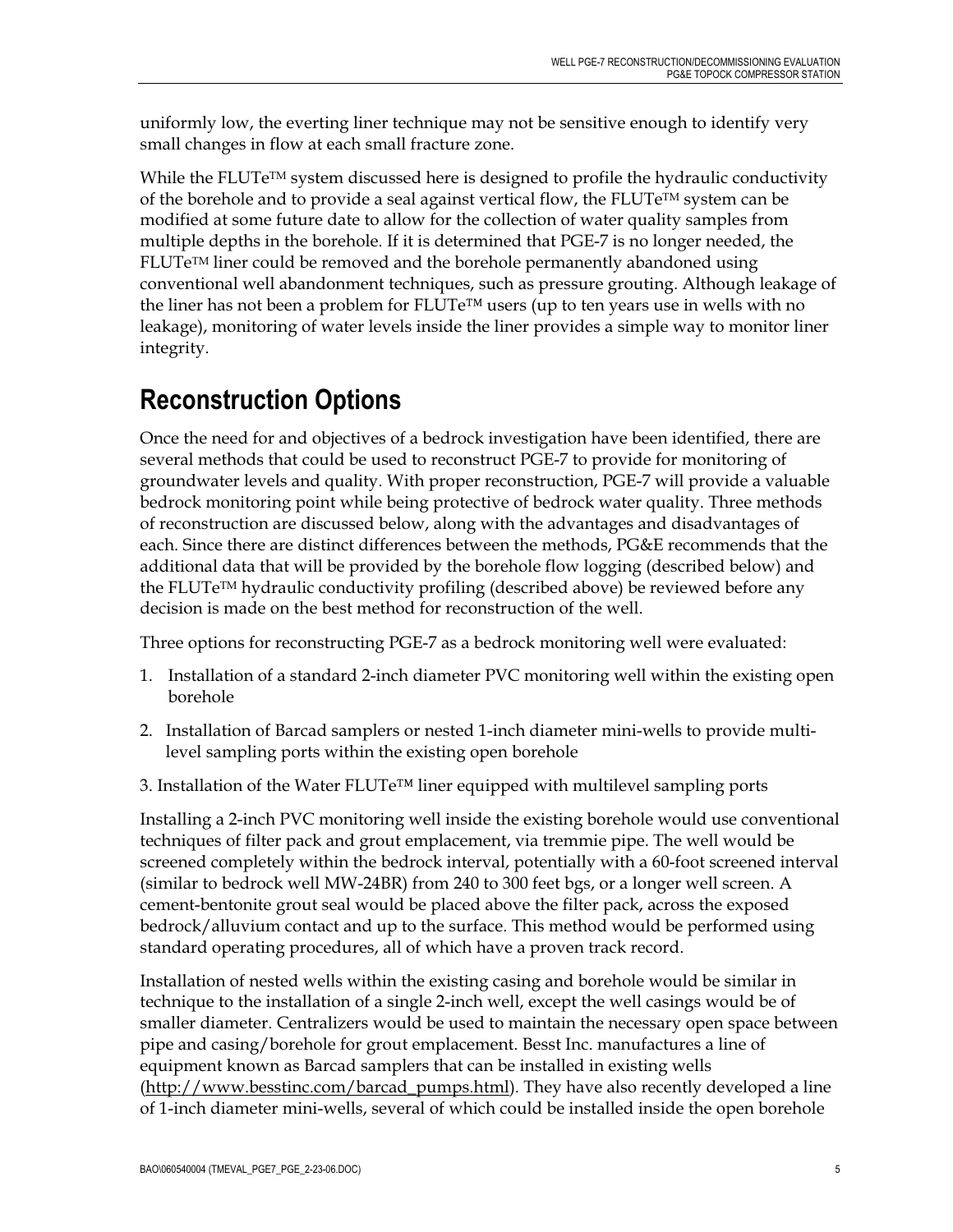of PGE-7 to provide multilevel monitoring. Mini-wells can be used to obtain water level and quality information.

As with the FLUTe™ liner described above, the Water FLUTe™ system allows for the sealing of a borehole, but includes tubes and ports for water quality sampling and hydraulic head measurements. The tubes and ports are added to the liner at the factory at the desired depths, and spacers can be installed around the ports to increase the area of sample collection if needed. Pressure transducers can be installed in-line with the sample tubes, and slender electronic water level meters can measure hydraulic heads of up to 150 ft in the 0.5 inch tubes. Each sample tube runs from the port to a central U-shaped tube and then to the surface. A check valve ensures that water can only flow from the sample tube to the U-tube. Samples are taken by applying pressurized gas to one side of the U-tube, forcing the water up and out the other side. When the pressure is reduced, the U-tube is refilled with water from the port. Each port has a dedicated sample tube and U-tube, so no water is shared between sampling depths. Since the opening of the sample tube is in direct contact with the geologic formation, only the sample tube needs to be purged, and purge volumes are dramatically reduced (i.e., 200 feet of 0.5-inch tubing = 2 gallon volume). More information is available at http://www.flut.com/meth\_2.htm.

Table 4 provides a summary of advantages and disadvantages to these well reconstruction techniques. The ultimate choice for reconstruction will depend on the results of the vertical groundwater velocity evaluation (described below) and the vertical hydraulic conductivity profiling via the FLUTe™ system.

### **Evaluation of Vertical Groundwater Velocity in the Borehole**

Prior to installation of a temporary liner in PGE-7 as an interim sealing measure, an evaluation of natural flow within the borehole should be performed. We propose to measure flow at the uppermost section of the bedrock. This will provide an indication of the natural hydraulic gradients in the well, and the relative contributions of flow from bedrock and alluvial sections of the borehole when pumping.

Several flow metering methods were considered, including electromagnetic (EM), FloVision™, heat pulse, and impeller or spinner logging. A summary of this evaluation is presented below.

- Electromagnetic flow monitoring relies on the principle that water flowing through a magnetic field will induce an electric current (Young et al. 1998). The current is measured, and is proportional to the strength of the magnetic field (a constant) and the velocity of the moving water. The technique is steady state, can measure very low (0.1 ft/min) and very high velocities, and works comparatively better than other techniques with high salinity waters, such as those found at PGE-7.
- FloVision<sup>™</sup> monitoring is a visual technique that relies on a down-hole video camera and analysis of particles moving past the camera lens. By having a visual log of the down-hole environment, questions regarding uncertainties such as seal integrity, interference from debris, and casing or borehole wall condition can be immediately answered. While the technique is reportedly able to quantify flows as low as 0.2 ft/min, it does not work well to measure high velocities.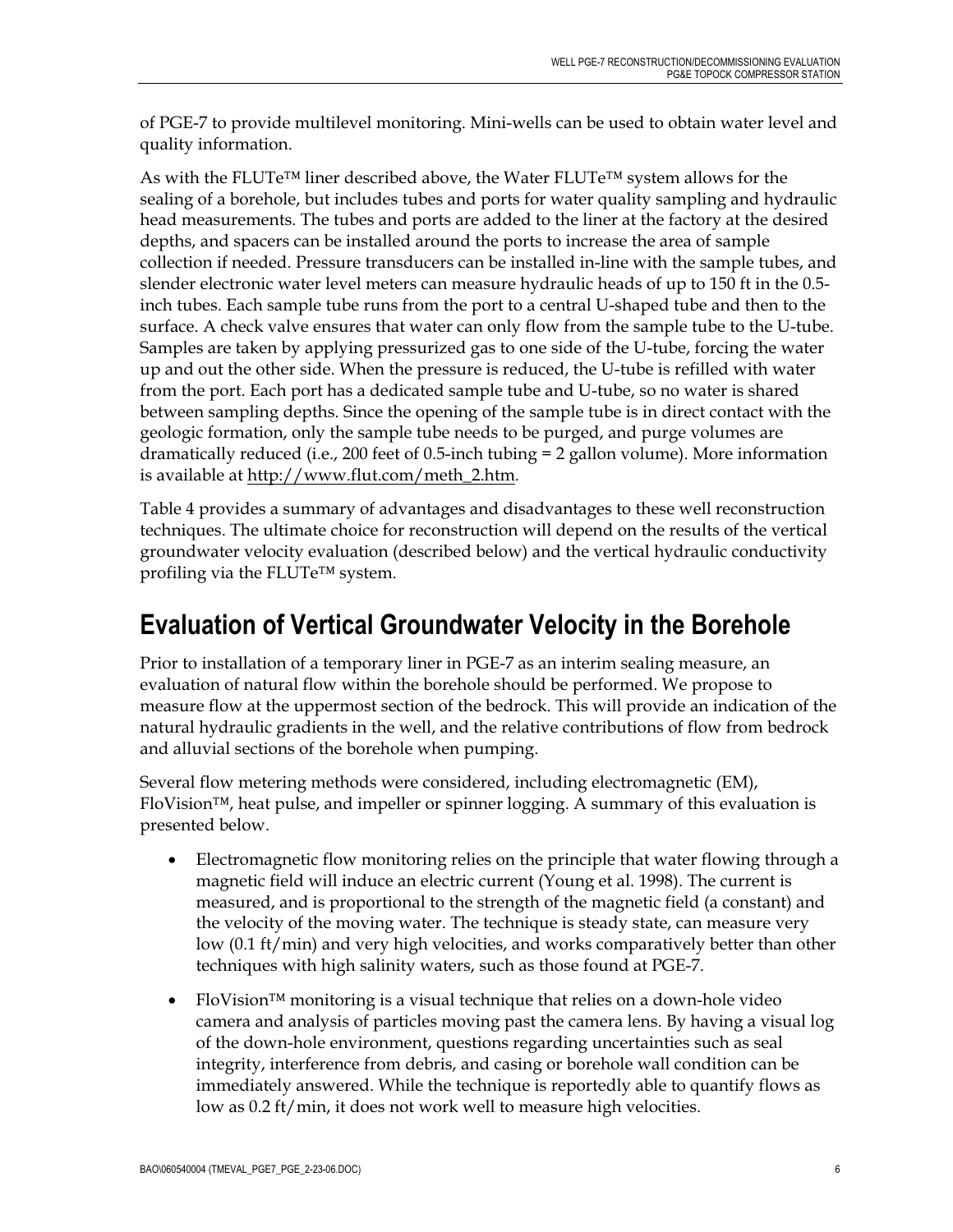- Heat pulse probes use heat as a tracer; a heat source heats a small volume of water, and heat-sensors above and below record the movement of the heated water. The technique is capable of quantifying very low velocities (to 0.2 ft/min), but the thermal regime of the heated water is subject to disturbance from falling debris and subtle equipment movements, which can result in erratic results. Measurement of high flows is problematic.
- The impeller technique relies on water movement to rotate an impeller. Despite construction with precision, low-friction bearings, a minimum flow of 3-4 ft/min is needed to generate impeller movement. This technique does work well with higher velocities generated during pumping. However, if very little water is coming from bedrock, it might not be sensitive enough to quantify this flow even under pumping conditions.

Table 5 provides a summary of the advantages and disadvantages of these techniques. Each technique would require the removal of the existing pump and hardware in the PGE-7 well. All methods require a flange or packer to seal the borehole around the instrument during velocity evaluation. Examination of the borehole video log suggests an irregularly shaped borehole (due to degradation of the borehole wall and accretion within the steel casing), and thus evaluation of borehole diameter with a precision caliper is recommended prior to the velocity evaluation, regardless of preferred technique. It is also possible that the well casing will need to be cleaned to accommodate the flange sizes for sealing of the open hole.

### **Recommendations**

Prior to any work on PGE-7, the 1998 video log should be further reviewed by the team selected to perform the work. A caliper log is recommended in order to determine, as precisely as possible, the diameter of both the encrusted casing and the open borehole.

An evaluation of borehole velocity under both static and pumping conditions is recommended using the EM flow meter technique. This technique has been proven to be robust, and has the advantage of being able to measure very low flow as well as higher flow that might be generated under extraction conditions. The video log should be reviewed by the technical team to determine whether encrustations in the well casing will impede the descent of the proper flange for open borehole sealing during velocity measurements, and must be removed.

A FLUTeTM liner is recommended to be installed to eliminate any possibility of crossconnection between the alluvium and bedrock formations. Attempts will be made during the installation of the FLUTe<sup>TM</sup> liner to measure the transmissivity of the bedrock. The installed product will seal the casing in the interim, and can be modified as described above to provide depth-discrete groundwater sampling from the bedrock saturated zone.

With proper reconstruction, PGE-7 could provide a valuable bedrock groundwater monitoring well while eliminating the potential for cross-connection between the Alluvial Aquifer and bedrock.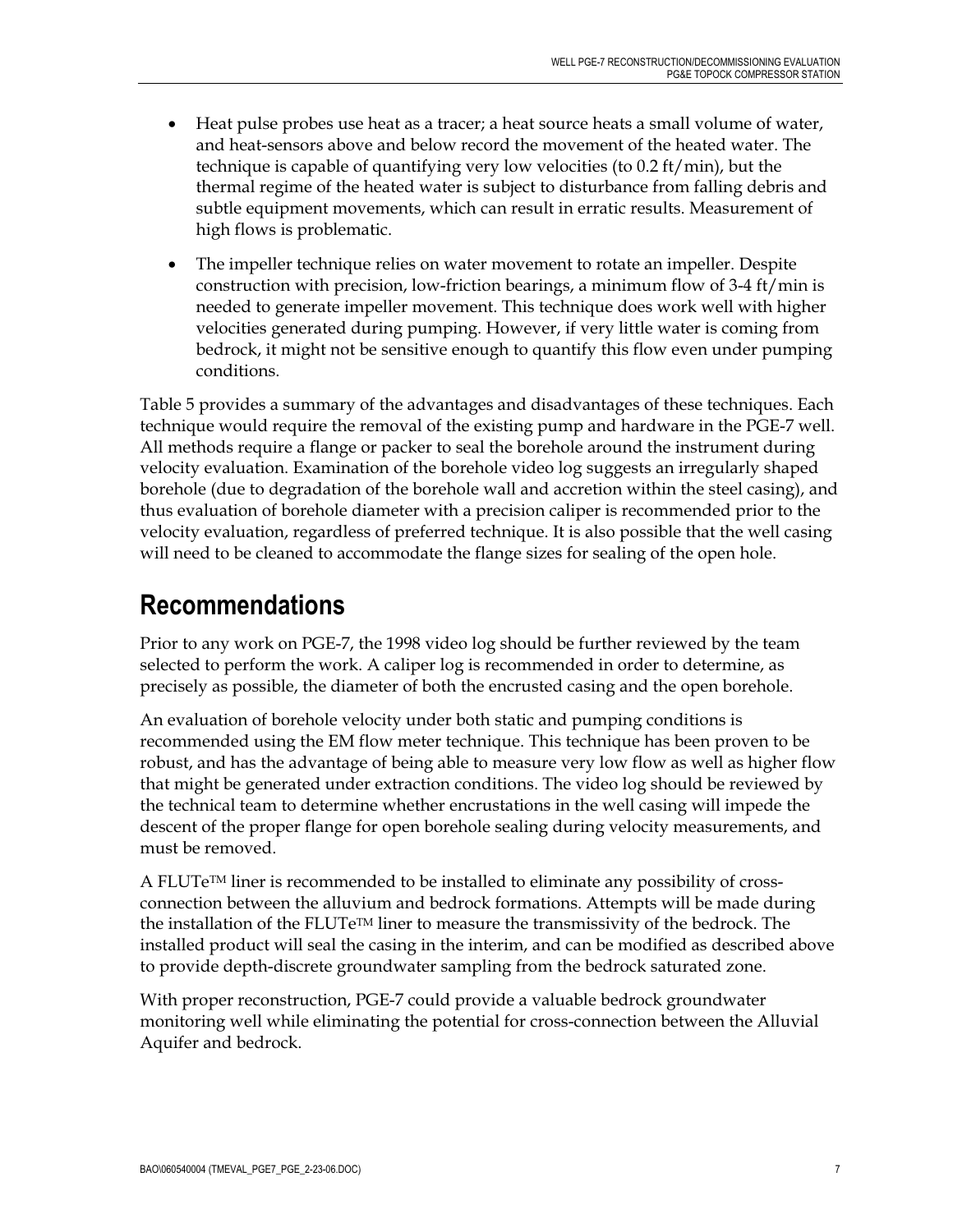## **Certification**

This memorandum was prepared by CH2M HILL under the supervision of the professional whose seal and signature appears hereon, in accordance with currently accepted professional practices; no warranty, expressed or implied, is made.

Better au

Paul F. Bertucci Certified Engineering Geologist



### **References**

- CH2M HILL. 2005. Draft RCRA Facility Investigation/Remedial Investigation Report, PG&E Topock Compressor Station, Needles, California. February 24.
- Young, Steven C., Hank E. Julian, Hubert S. Pearson. 1998. Application of the Electromagnetic Borehole Flowmeter. United States EPA, Wash. DC.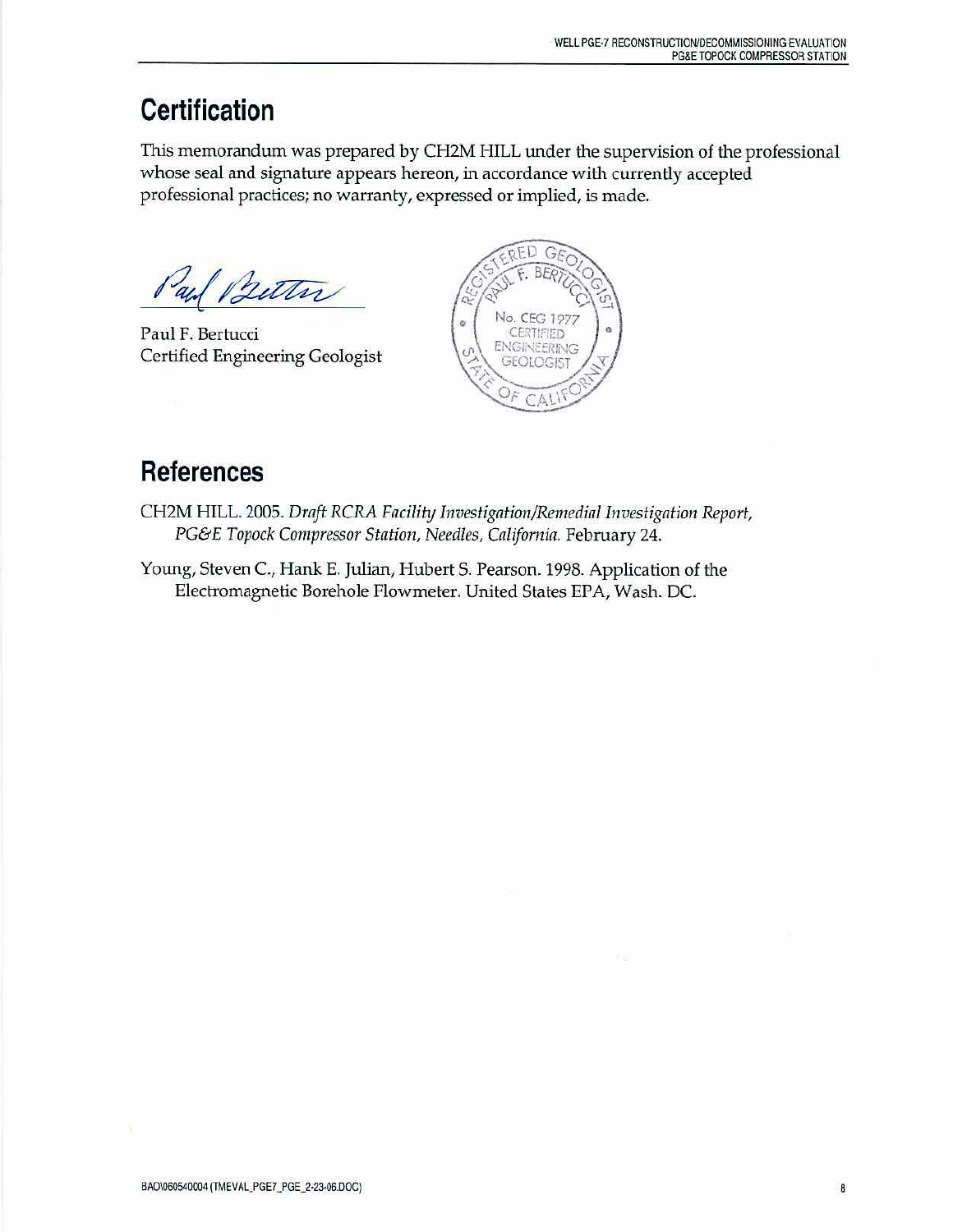# **Tables**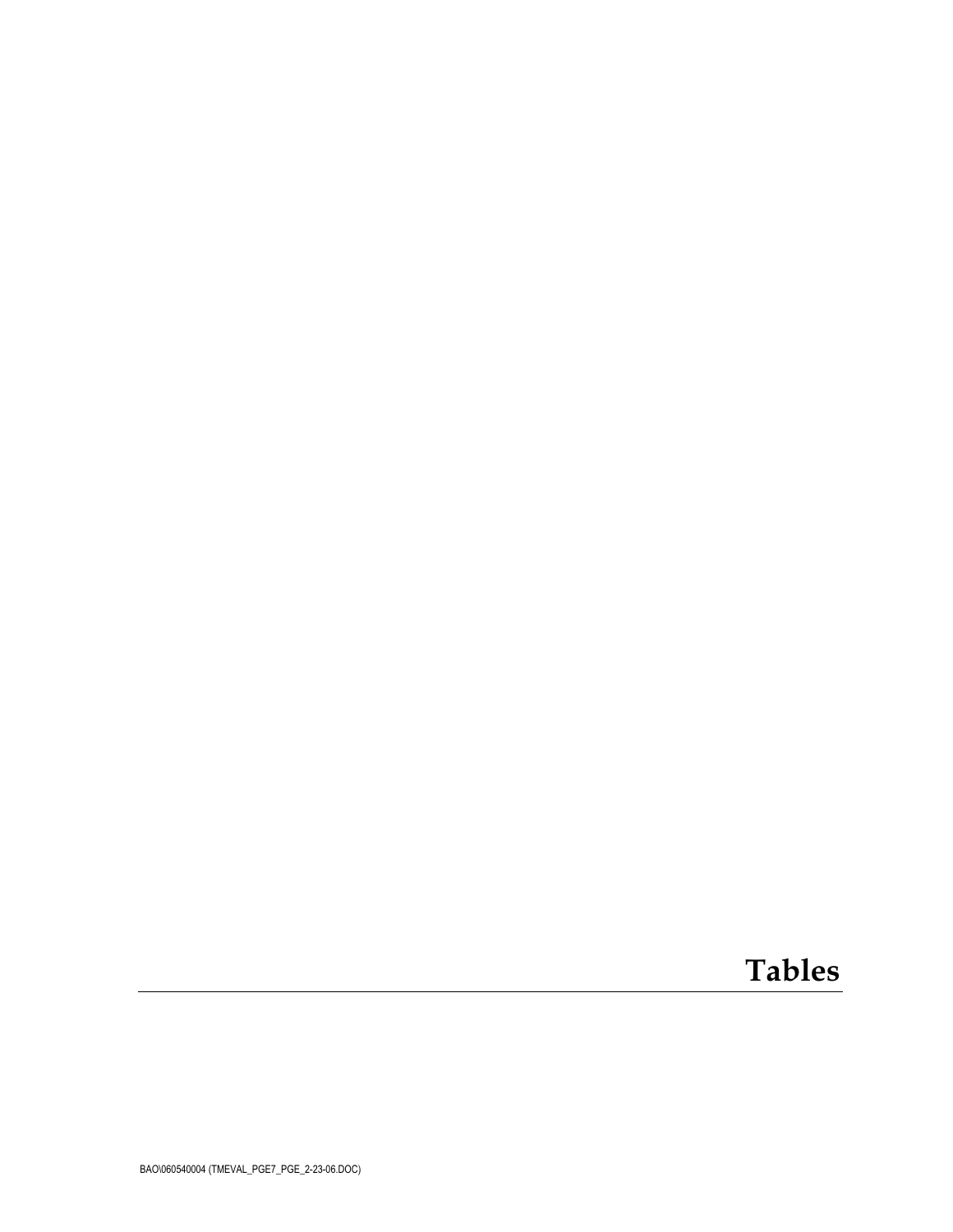#### **TABLE 1**

Well Construction Information for PGE-6, PGE-7, and MW-24 Monitoring Wells *Technical Memorandum: Well Disposition Evaluation for Inactive Supply Well PGE-7 PG&E Topock Compressor Station*

| <b>Well ID</b>                                                           | Completion           | Ground<br><b>Elevation</b> | Well<br>Depth | Well                                   | <b>Well Perforation / Screen Interval</b><br>Depth  | <b>Elevation</b>     | <b>Screen</b><br>Length |                                                                                                                                                                                                                                                                     |
|--------------------------------------------------------------------------|----------------------|----------------------------|---------------|----------------------------------------|-----------------------------------------------------|----------------------|-------------------------|---------------------------------------------------------------------------------------------------------------------------------------------------------------------------------------------------------------------------------------------------------------------|
| monitored zone                                                           | <b>Date</b>          | ft MSL                     | ft bgs        | <b>Material</b>                        | ft bgs                                              | ft MSL               | feet                    | <b>Remarks</b>                                                                                                                                                                                                                                                      |
| PGE-6<br><b>Upper Alluvial Aquifer</b>                                   | Jun-1964             | 562                        | 180           | 14" steel                              | $110 - 180$                                         | 452 - 282            | 70                      | Installed as replacement supply well for Station<br>March 1998 video log: casing deteriorated and silted bottom at<br>162' (52' open perforations)                                                                                                                  |
| <b>PGE-7</b><br>Bedrock and 25' of basal<br>interval of Alluvial Aquifer | Sep-1964<br>Aug-1969 | 563                        | 182<br>330    | 14" steel<br>7" steel<br>liner to 195' | $N.A.$ <sup>(1)</sup><br>195 - 330<br>6.7" openhole | $---$<br>$368 - 283$ | $---$<br>135            | Installed as replacement supply well for Station<br>Re-completed as a monitoring well in 1969 as part of well PGE-8<br>wastewater disposal operations<br>March 1998 video log: casing liner to 195' and openhole boring to<br>silted bottom at 303' (108' openhole) |
| <b>MW-24A</b><br><b>Upper Alluvial Aquifer</b>                           | May-1998             | 565                        | 125           | 4" PVC                                 | $104 - 124$                                         | $461 - 441$          | 20                      |                                                                                                                                                                                                                                                                     |
| <b>MW-24B</b><br><b>Base Alluvial Aquifer</b>                            | May-1998             | 563                        | 214           | 4" PVC                                 | 194 - 214                                           | 369 - 349            | 20                      |                                                                                                                                                                                                                                                                     |
| <b>MW-24BR</b><br>Bedrock                                                | Apr-1998             | 563                        | 438           | 4" PVC                                 | $378 - 438$                                         | 185 - 125            | 60                      | Boring was logged as "Red Fanglomerate (rock) and Sandstone"<br>from 225' to 441'                                                                                                                                                                                   |

Notes:

(1) Well perforation depths for **original completion of PGE-7** are not available; assume similar well completion to the 70-foot perforated completion used for PGE-6.

MSL = mean sea level. ft bgs = feet below ground surface. (--) = data not available. PVC = polyvinyl chloride.

Ground surface elevations and well screen depths are rounded-off to whole-foot.

Static water levels in PGE-6, PGE-7, and MW-24 wells typically range from approximately 106 to 108 feet bgs.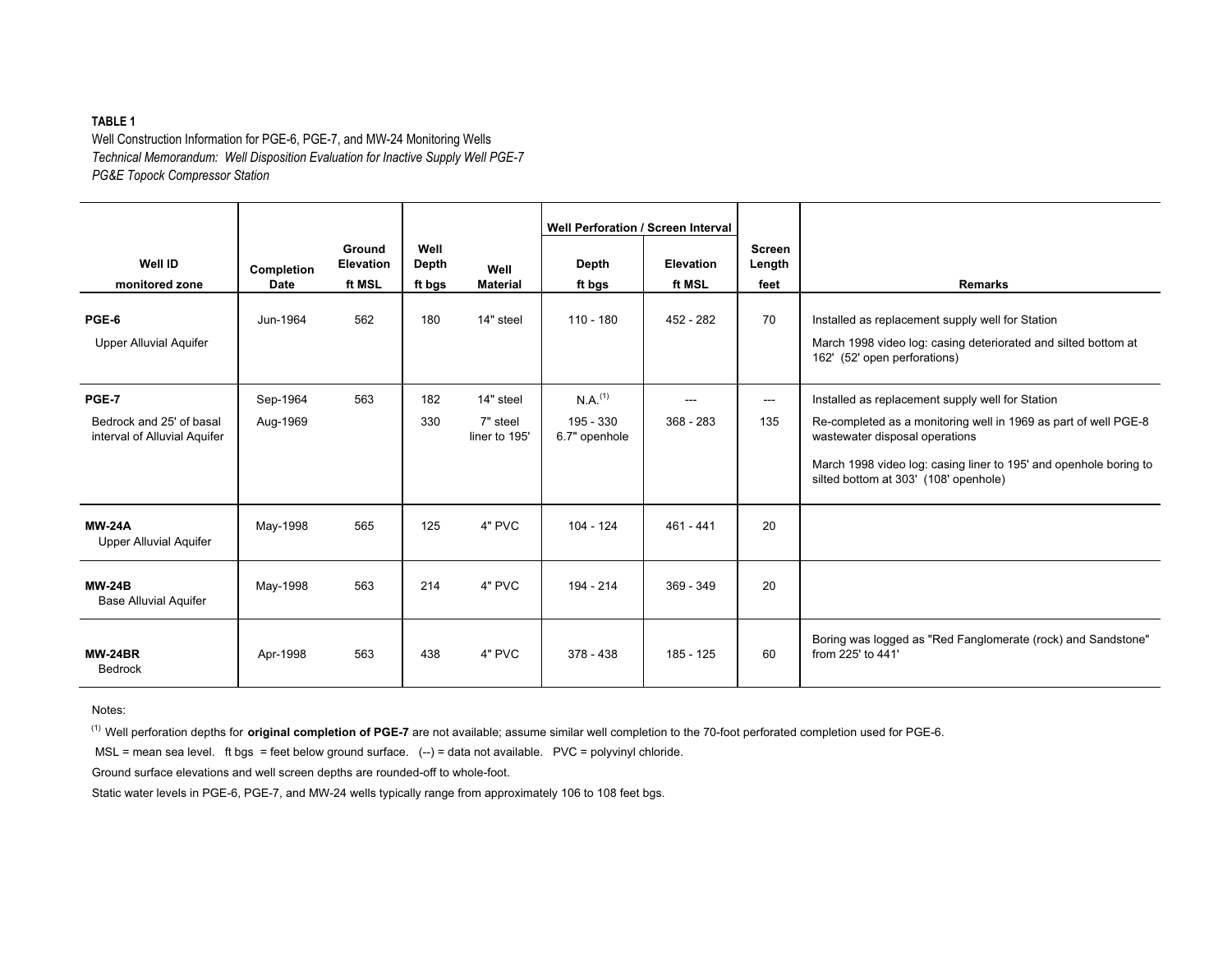#### **TABLE 2 Groundwater Sampling Results for PGE-7 and MW-24 Monitoring Wells**

*PG&E Topock Compressor Station Technical Memorandum: Well Disposition Evaluation for Inactive Supply Well PGE-7*

| <b>Well ID</b> | <b>Sample</b><br><b>Date</b> | <b>Hexavalent</b><br>Chromium<br>$(\mu g/L)$ | <b>Dissolved</b><br>Chromium<br>$(\mu g/L)$ | <b>Lab Specific</b><br><b>Conductance</b><br>$(\mu S/cm)$ | <b>Total Dissolved</b><br><b>Solids</b><br>(mg/L) |
|----------------|------------------------------|----------------------------------------------|---------------------------------------------|-----------------------------------------------------------|---------------------------------------------------|
| PGE-7          |                              |                                              |                                             |                                                           |                                                   |
|                | 01-Sep-00                    | 4790                                         | 4800                                        | 14200                                                     | 9120                                              |
|                | 01-Dec-00                    | 4290                                         | 3800                                        | 14800                                                     | ---                                               |
|                | 28-Mar-01                    | 4530                                         | 4000                                        | 14900                                                     |                                                   |
|                | 06-Jun-01                    | 5080                                         | 4300                                        | 13500                                                     |                                                   |
|                | 12-Sep-01                    | 5400                                         | 4500                                        | 15100                                                     |                                                   |
|                | 29-Nov-01                    | 4800                                         | 4800                                        | 11200                                                     | 8100                                              |
|                | 10-Dec-03                    | 4740                                         | 6780                                        | 14300                                                     | 9130                                              |
|                | 13-Oct-05                    | ND (1.0)                                     | ND (1.0)FF                                  | 10800                                                     | ---                                               |
| <b>MW-24A</b>  |                              |                                              |                                             |                                                           |                                                   |
|                | 29-Nov-01                    | 3400                                         | 2900                                        | 3150                                                      | 2010                                              |
|                | 08-Mar-02                    | 3030                                         | 2990                                        | 3650                                                      | ---                                               |
|                | 13-Jun-02                    | 2870                                         | 3020                                        | 3650                                                      |                                                   |
|                | 17-Sep-02                    | 3290                                         | 3490                                        | ---                                                       |                                                   |
|                | 11-Dec-02                    | 3400                                         | 4100                                        |                                                           |                                                   |
|                | 18-Mar-03                    | 2770                                         | 2610                                        | ---                                                       | ---                                               |
|                | 12-Jun-03                    | 2640 J                                       | 2510                                        | 4030                                                      | 2040                                              |
|                | 11-Sep-03                    | 2970                                         | 2620                                        | 3430                                                      | ---                                               |
|                | 10-Dec-03                    | 2990                                         | 3320                                        | 3350                                                      |                                                   |
|                | 17-Mar-04                    | 2600                                         | 2270                                        | 3480                                                      | $---$                                             |
|                | 08-Jun-04                    | 2660                                         | 2390                                        | 3450                                                      | 2000                                              |
|                | 20-Sep-04                    | 2960                                         | 2960                                        | 3380                                                      | ---                                               |
|                | 17-Dec-04                    | $---$                                        | 2890                                        | 3400                                                      |                                                   |
|                | 11-Jan-05                    | 3040                                         | ---                                         | $\overline{\phantom{a}}$                                  |                                                   |
|                | 07-Mar-05                    | 3390                                         | 3180                                        | 3330                                                      |                                                   |
|                | 16-Jun-05                    | 3280                                         | 2640                                        | 3180                                                      | ---                                               |
|                | 03-Oct-05                    | 3120                                         | 2930 FF                                     | 3200                                                      | ---                                               |
| <b>MW-24B</b>  |                              |                                              |                                             |                                                           |                                                   |
|                | 29-Nov-01                    | 4400                                         | 4400                                        | 12500                                                     | 7760                                              |
|                | 08-Mar-02                    | 4920                                         | 4600                                        | 13300                                                     |                                                   |
|                | 13-Jun-02                    | 4830                                         | 5120                                        | 12500                                                     |                                                   |
|                | 10-Dec-02                    | 4620                                         | 5380                                        | ---                                                       |                                                   |
|                | 18-Mar-03                    | 4900                                         | 4650                                        | ---                                                       |                                                   |
|                | 12-Jun-03                    | 4790                                         | 5570                                        | 14500                                                     | 8130                                              |
|                | 11-Sep-03                    | 4760                                         | 4320                                        | 13000                                                     |                                                   |
|                | 10-Dec-03                    | 4840                                         | 6050                                        | 12700                                                     |                                                   |
|                | 17-Mar-04                    | 4860                                         | 3900                                        | 13100                                                     |                                                   |
|                | 08-Jun-04                    | 5190                                         | 4910                                        | 13300                                                     | 9200                                              |
|                | 21-Sep-04                    | 5100                                         | 4940                                        | 13400                                                     |                                                   |
|                | 17-Dec-04                    | ---                                          | 4470                                        | 13400                                                     |                                                   |
|                | 11-Jan-05                    | 5260                                         | ---                                         | ---                                                       |                                                   |
|                | 07-Mar-05                    | 5320                                         | 4950                                        | 13400                                                     |                                                   |
|                | 16-Jun-05                    | 5640                                         | 5660                                        | 12700                                                     |                                                   |
|                | 03-Oct-05                    | 5240                                         | 4930 FF                                     | 14900                                                     | ---                                               |
| MW-24BR        |                              |                                              |                                             |                                                           |                                                   |
|                | 29-Nov-01                    | ND (10)                                      | ND (800)                                    | 13800                                                     | 8280                                              |
|                | 08-Mar-02                    | ND (10)                                      | 68.8                                        | 14300                                                     |                                                   |
|                | 13-Jun-02                    | ND (10)                                      | 3.70                                        | 13800                                                     |                                                   |

07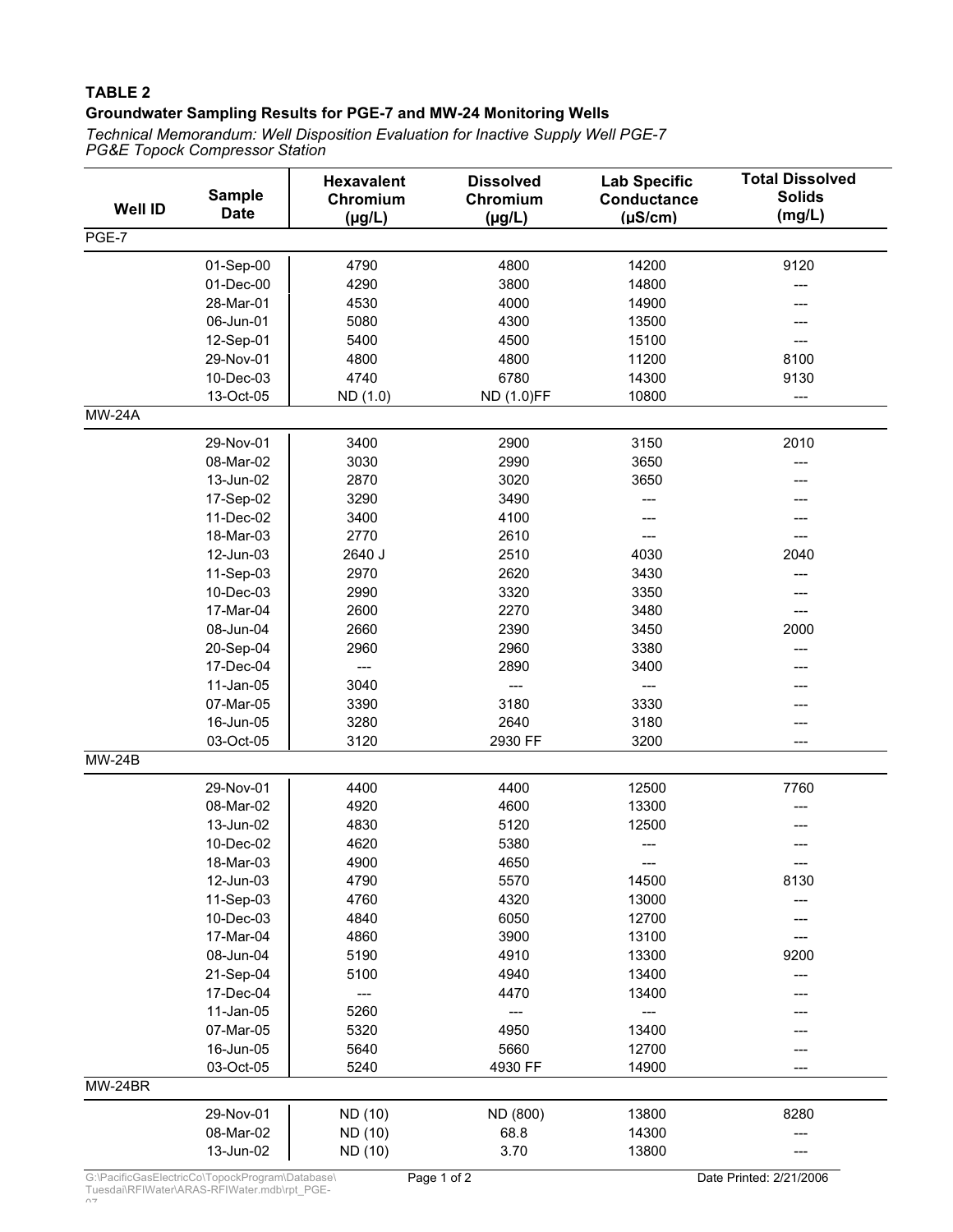#### **TABLE 2 continued Groundwater Sampling Results for PGE-7 and MW-24 Monitoring Wells**

*PG&E Topock Compressor Station, Needles, California Technical Memorandum: Well Disposition Evaluation for Inactive Supply Well PGE-7*

| <b>Well ID</b> | <b>Sample</b><br><b>Date</b> | <b>Hexavalent</b><br>Chromium<br>$(\mu g/L)$ | <b>Dissolved</b><br>Chromium<br>$(\mu g/L)$ | <b>Lab Specific</b><br>Conductance<br>$(\mu S/cm)$ | <b>Total Dissolved</b><br><b>Solids</b><br>(mg/L) |
|----------------|------------------------------|----------------------------------------------|---------------------------------------------|----------------------------------------------------|---------------------------------------------------|
| MW-24BR        |                              |                                              |                                             |                                                    |                                                   |
|                | 18-Sep-02                    | ND (10)                                      | 3.50                                        | ---                                                | ---                                               |
|                | 12-Dec-02                    | ND (10)                                      | 3.40                                        | ---                                                | ---                                               |
|                | 19-Mar-03                    | ND (10)                                      | 16.0                                        | ---                                                | ---                                               |
|                | 13-Jun-03                    | ND (10)                                      | 2.90J                                       | 14500                                              | 8470                                              |
|                | 12-Sep-03                    | ND(0.2)                                      | $3.60$ J                                    | 14000                                              | ---                                               |
|                | 11-Dec-03                    | ND(0.2)                                      | 4.60                                        | 14000                                              | ---                                               |
|                | 17-Mar-04                    | ND (1.0)                                     | 4.80                                        | 13800                                              | ---                                               |
|                | 08-Jun-04                    | ND (1.0)                                     | ND (1.0)                                    | 14000                                              | 7800                                              |
|                | 21-Sep-04                    | ND (1.0)                                     | ND (1.0)                                    | 15000                                              | ---                                               |
|                | 17-Dec-04                    | ND (1.0)                                     | 3.50                                        | 14500                                              | ---                                               |
|                | 08-Mar-05                    | ND (1.0)                                     | ND (1.0)                                    | 14000                                              | ---                                               |
|                | 15-Dec-05                    | ND (1.0)                                     | <b>ND (1.0)FF</b>                           | 13600                                              | ---                                               |

**Notes:**

µg/L = micrograms per liter mg/L = milligrams per liter µS/cm = microSiemens per centimeter (---) = parameters not analyzed  $ND = not detected at the listed reporting limit$ J = estimated FF = field filtered

Start date for PGE-7 data is September 2000.

Start date for for MW-24 cluster data is November 2001.

Only includes primary samples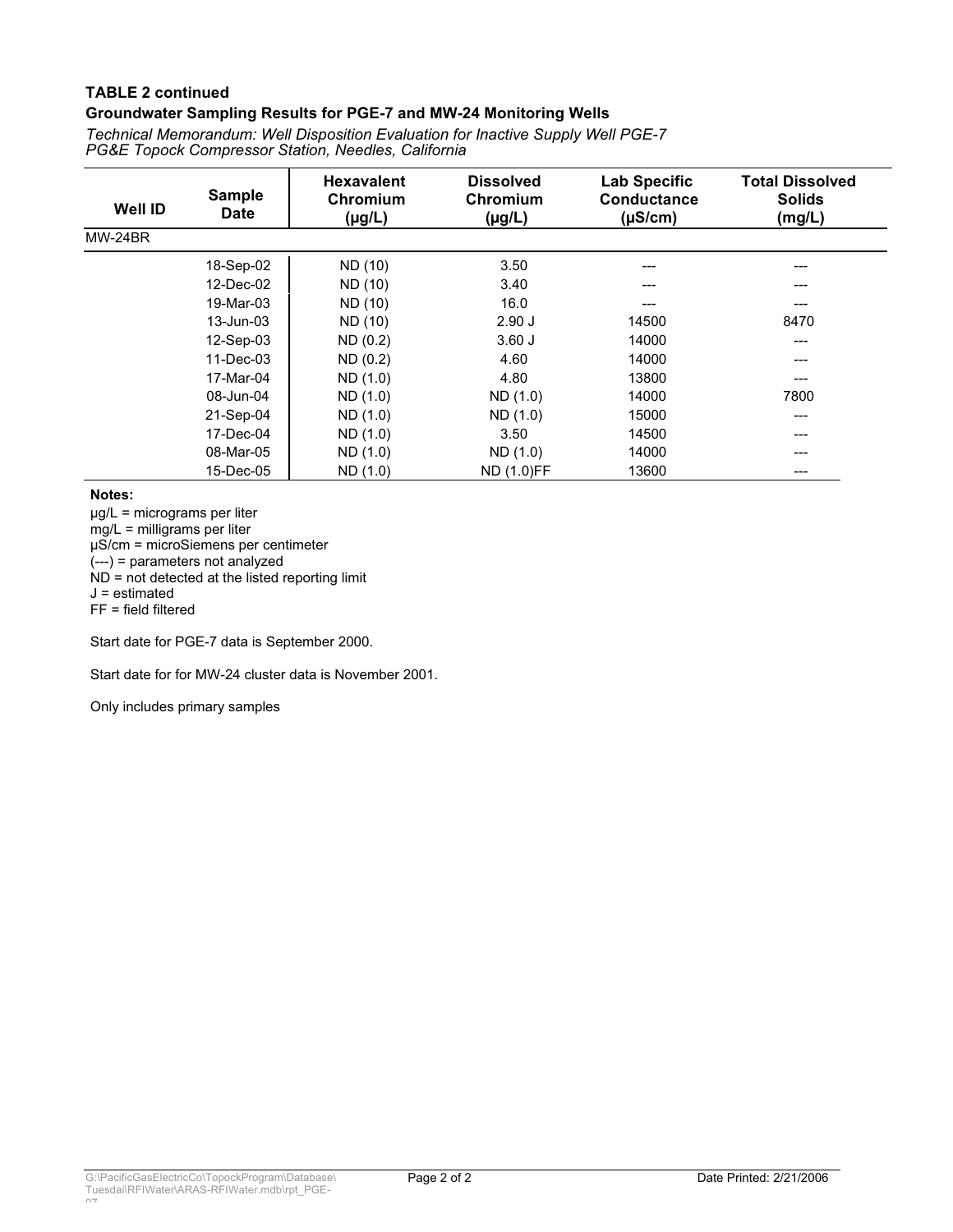#### **TABLE 3** Hydraulic Gradients in MW-24 Cluster Wells *Technical Memorandum: Well Disposition Evaluation for Inactive Supply Well PGE-7 PG&E Topock Compressor Station*

|                       |                |            |                       |             |                    | Vertical        |                  |            |
|-----------------------|----------------|------------|-----------------------|-------------|--------------------|-----------------|------------------|------------|
|                       |                |            | <b>Shallower Well</b> | Deeper Well | <b>Water Level</b> | <b>Distance</b> | Vertical         |            |
|                       |                |            | Groundwater           | Groundwater | <b>Elevation</b>   | between         | <b>Hydraulic</b> |            |
|                       |                |            | <b>Elevation</b>      | Elevation   | <b>Difference</b>  | <b>Screens</b>  | Gradient         |            |
| <b>Shallower Well</b> | Deeper Well    | Date       | (feet MSL)            | (feet MSL)  | (feet)             | (feet)          | (feet/foot)      | Direction* |
| <b>MW-24A</b>         | <b>MW-24B</b>  | 8/21/2001  | 455.98                | 456.20      | 0.21               | 89              | 0.002            | upward     |
|                       |                | 11/27/2001 | 454.29                | 454.41      | 0.13               |                 | 0.001            | upward     |
|                       |                | 3/4/2002   | 454.82                | 454.76      | $-0.06$            |                 | < 0.001          | neutral    |
|                       |                | 6/10/2002  | 456.24                | 456.25      | 0.01               |                 | < 0.001          | neutral    |
|                       |                | 9/16/2002  | 455.66                | 455.77      | 0.11               |                 | 0.001            | upward     |
|                       |                | 12/9/2002  | 454.44                | 454.45      | 0.00               |                 | < 0.001          | neutral    |
|                       |                | 3/17/2003  | 455.12                | 455.17      | 0.05               |                 | < 0.001          | neutral    |
|                       |                | 6/9/2003   | 456.52                | 456.57      | 0.05               |                 | < 0.001          | neutral    |
|                       |                | 9/8/2003   | 456.10                | 456.18      | 0.08               |                 | < 0.001          | neutral    |
|                       |                | 12/8/2003  | 455.12                | 455.20      | 0.07               |                 | < 0.001          | neutral    |
|                       |                | 3/15/2004  | 455.19                | 455.25      | 0.06               |                 | < 0.001          | neutral    |
|                       |                | 6/8/2004   | 456.51                | 456.48      | $-0.02$            |                 | < 0.001          | neutral    |
|                       |                | 9/21/2004  | 455.47                | 455.64      | 0.17               |                 | 0.002            | upward     |
|                       |                | 12/17/2004 | 454.58                | 454.60      | 0.02               |                 | < 0.001          | neutral    |
|                       |                | 3/7/2005   | 454.05                | 454.12      | 0.07               |                 | < 0.001          | neutral    |
|                       |                | 5/18/2005  | 455.38                | 455.43      | 0.06               |                 | < 0.001          | neutral    |
| <b>MW-24B</b>         | <b>MW-24BR</b> | 8/21/2001  | 456.20                | 456.72      | 0.52               | 205             | 0.003            | upward     |
|                       |                | 11/27/2001 | 454.41                | 455.08      | 0.67               |                 | 0.003            | upward     |
|                       |                | 3/4/2002   | 454.76                | 455.40      | 0.64               |                 | 0.003            | upward     |
|                       |                | 6/10/2002  | 456.25                | 457.10      | 0.84               |                 | 0.004            | upward     |
|                       |                | 9/16/2002  | 455.77                | 456.41      | 0.63               |                 | 0.003            | upward     |
|                       |                | 12/9/2002  | 454.45                | 455.14      | 0.69               |                 | 0.003            | upward     |
|                       |                | 3/17/2003  | 455.17                | 456.05      | 0.87               |                 | 0.004            | upward     |
|                       |                | 6/9/2003   | 456.57                | 457.60      | 1.02               |                 | 0.005            | upward     |
|                       |                | 9/8/2003   | 456.18                | 456.92      | 0.74               |                 | 0.004            | upward     |
|                       |                | 12/8/2003  | 455.20                | 456.43      | 1.23               |                 | 0.006            | upward     |
|                       |                | 3/15/2004  | 455.25                | 455.93      | 0.68               |                 | 0.003            | upward     |
|                       |                | 6/8/2004   | 456.48                | 457.22      | 0.73               |                 | 0.004            | upward     |
|                       |                | 9/21/2004  | 455.64                | 456.66      | 1.02               |                 | 0.005            | upward     |
|                       |                | 12/17/2004 | 454.60                | 455.46      | 0.86               |                 | 0.004            | upward     |
|                       |                | 3/7/2005   | 454.12                | 455.03      | 0.91               |                 | 0.004            | upward     |
|                       |                | 5/18/2005  | 455.43                | 456.28      | 0.85               |                 | 0.004            | upward     |
| <b>MW-24A</b>         | MW-24BR        | 8/21/2001  | 455.98                | 456.72      | 0.73               | 294             | 0.002            | upward     |
|                       |                | 11/27/2001 | 454.29                | 455.08      | 0.79               |                 | 0.003            | upward     |
|                       |                | 3/4/2002   | 454.82                | 455.40      | 0.58               |                 | 0.002            | upward     |
|                       |                | 6/10/2002  | 456.24                | 457.10      | 0.86               |                 | 0.003            | upward     |
|                       |                | 9/16/2002  | 455.66                | 456.41      | 0.75               |                 | 0.003            | upward     |
|                       |                | 12/9/2002  | 454.44                | 455.14      | 0.70               |                 | 0.002            | upward     |
|                       |                | 3/17/2003  | 455.12                | 456.05      | 0.92               |                 | 0.003            | upward     |
|                       |                | 6/9/2003   | 456.52                | 457.60      | 1.08               |                 | 0.004            | upward     |
|                       |                | 9/8/2003   | 456.10                | 456.92      | 0.81               |                 | 0.003            | upward     |
|                       |                | 12/8/2003  | 455.12                | 456.43      | 1.31               |                 | 0.004            | upward     |
|                       |                | 3/15/2004  | 455.19                | 455.93      | 0.74               |                 | 0.003            | upward     |
|                       |                | 6/8/2004   | 456.51                | 457.22      | 0.71               |                 | 0.002            | upward     |
|                       |                | 9/21/2004  | 455.47                | 456.66      | 1.19               |                 | 0.004            | upward     |
|                       |                | 12/17/2004 | 454.58                | 455.46      | 0.89               |                 | 0.003            | upward     |
|                       |                | 3/7/2005   | 454.05                | 455.03      | 0.98               |                 | 0.003            | upward     |
|                       |                | 5/18/2005  | 455.38                | 456.28      | 0.90               |                 | 0.003            | upward     |

Notes:

MSL = relative to mean sea level

\* direction for gradients calculated as less than |0.001| were listed as "neutral"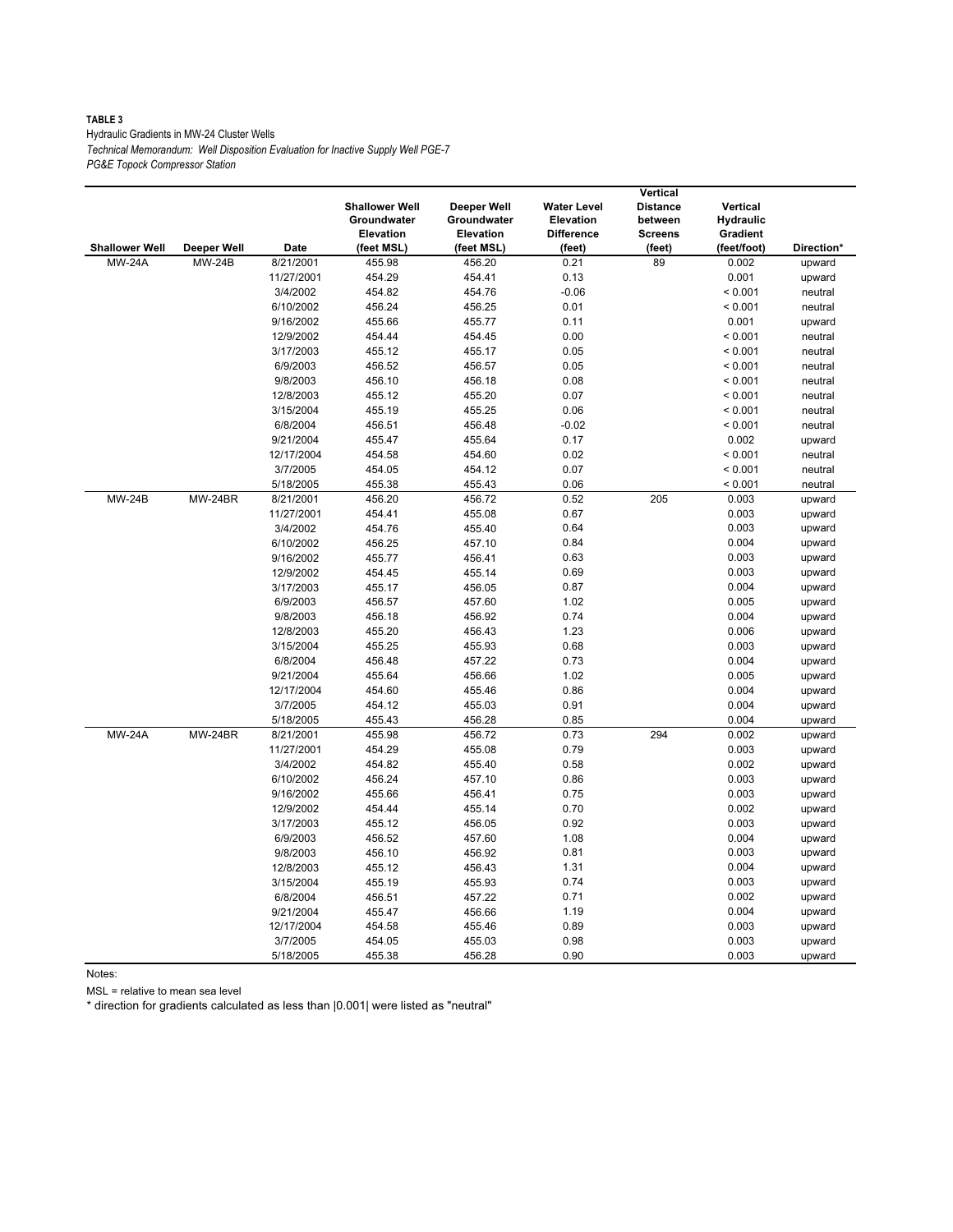#### **TABLE 4** Options for Well PGE-7 Reconstruction *Technical Memorandum: Well Disposition Evaluation for Inactive Supply Well PGE-7 PG&E Topock Compressor Station*

| Technique           | <b>Advantages</b>                                             | <b>Disadvantages</b>                                                                                                 |
|---------------------|---------------------------------------------------------------|----------------------------------------------------------------------------------------------------------------------|
| Water FLUTe™        | Provides good seal over entire depth of borehole              | Lining can be punctured by jagged casing or borehole wall                                                            |
|                     | Seal integrity easily monitored via water levels in the liner |                                                                                                                      |
|                     | Works well in conditions of varying borehole diameter         |                                                                                                                      |
|                     | Can include up to 20 discrete sampling ports                  |                                                                                                                      |
|                     | Able to purge all ports simultaneously                        |                                                                                                                      |
|                     | Small purge volume allows sampling of tight formations        |                                                                                                                      |
| 2-inch PVC Sleeve   | Standard, proven technology                                   | Limited to one screened interval                                                                                     |
|                     | Routine mobilization for installation                         | Installation of filter pack and/or grout may be difficult due to small annular space and poor<br>condition of casing |
|                     |                                                               | Large purge volumes required                                                                                         |
|                     |                                                               | May be difficult to purge volume required                                                                            |
|                     |                                                               | Large screen interval does not allow for discrete sampling                                                           |
|                     |                                                               | Future abandonment of well may be more problematic                                                                   |
| Barcad or Mini-well | Could allow for up to 5 discrete sampling intervals           | Unable to check on integrity of seal between alluvium and bedrock                                                    |
|                     |                                                               | Future abandonment of well may be more problematic                                                                   |
|                     |                                                               | Installation of filter pack and/or grout may be difficult due to small annular space and poor<br>condition of casing |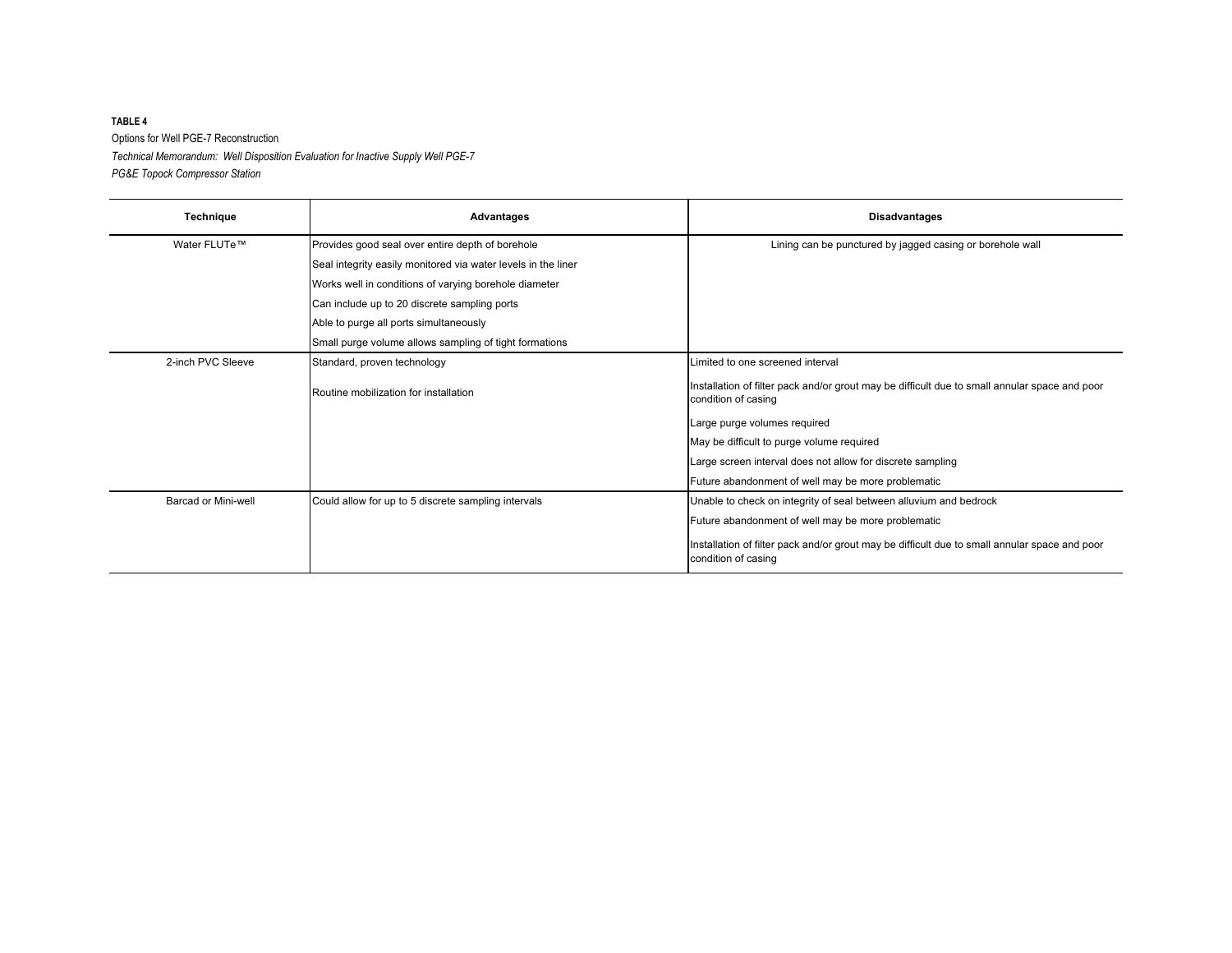#### **TABLE 5**

Evaluation of Techniques to Evaluate Vertical Borehole Groundwater Velocity *Technical Memorandum: Well Disposition Evaluation for Inactive Supply Well PGE-7 PG&E Topock Compressor Station*

| <b>Technique</b>  | Advantages                                                                                                                  | <b>Disadvantages</b>                                                        |
|-------------------|-----------------------------------------------------------------------------------------------------------------------------|-----------------------------------------------------------------------------|
| Electromagnetic   | Low minimum velocity of 0.1 ft/min                                                                                          |                                                                             |
|                   | Works better in high salinity water                                                                                         |                                                                             |
|                   | Can measure high velocity flows                                                                                             |                                                                             |
| FloVision™        | Low minimum velocity of 0.2 ft/min                                                                                          | Difficult to measure high velocities                                        |
|                   | Visual technique, so no second guessing as to conditions in the<br>hole (e.g. able to see if falling debris is problematic) |                                                                             |
| <b>Heat Pulse</b> | Low minimum velocity of 0.2 ft/min                                                                                          | Highly sensitive to disturbances which can yield erratic results            |
| Impeller          | Can measure high velocity flows                                                                                             | Requires minimum 3 ft/min velocity. Not sensitive enough to small<br>flows. |

Notes:

All techniques require the removal of existing pump in PGE-7, and all are dependent on the achieving a good flange or skirt seal with the borehole wall.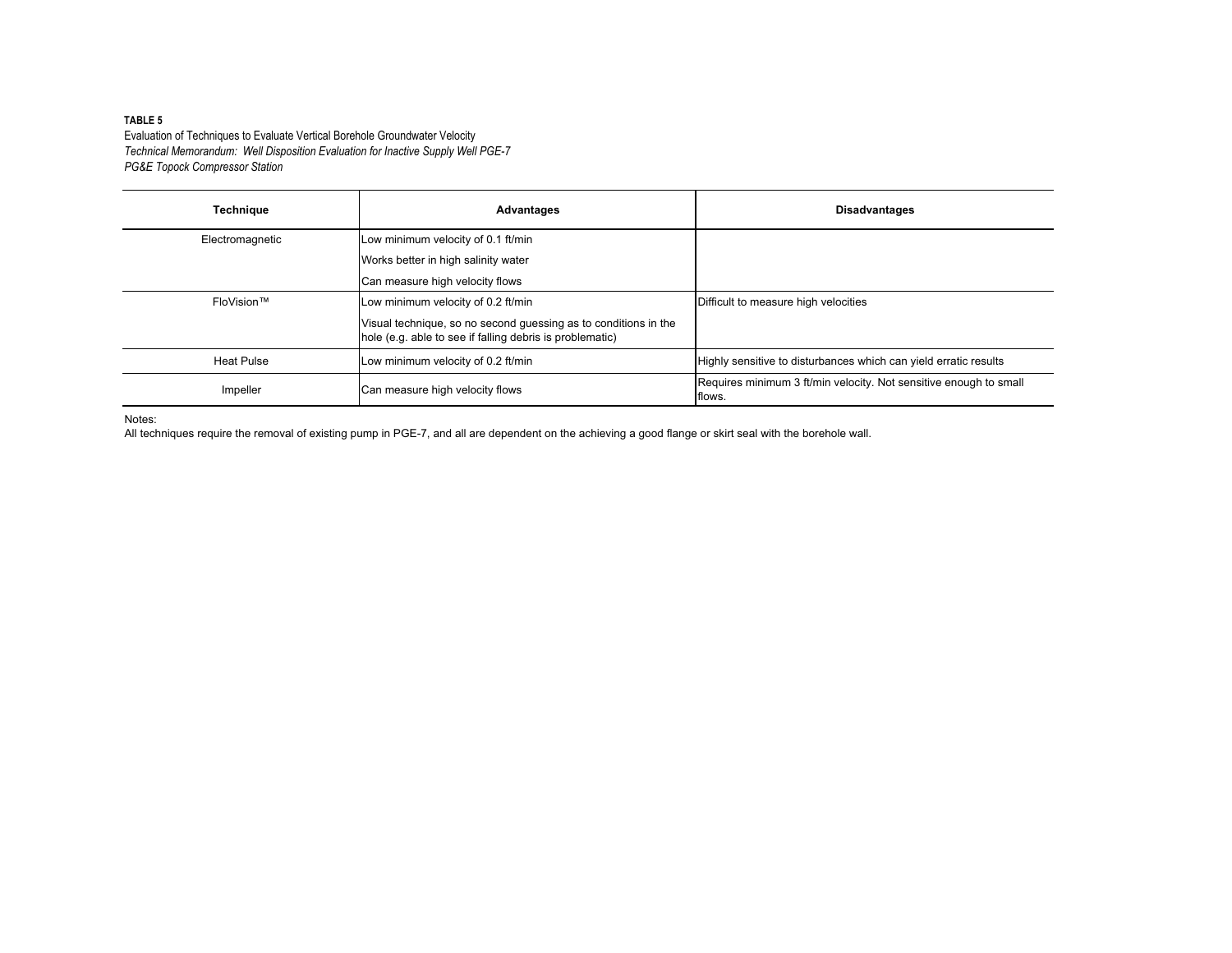# **Figures**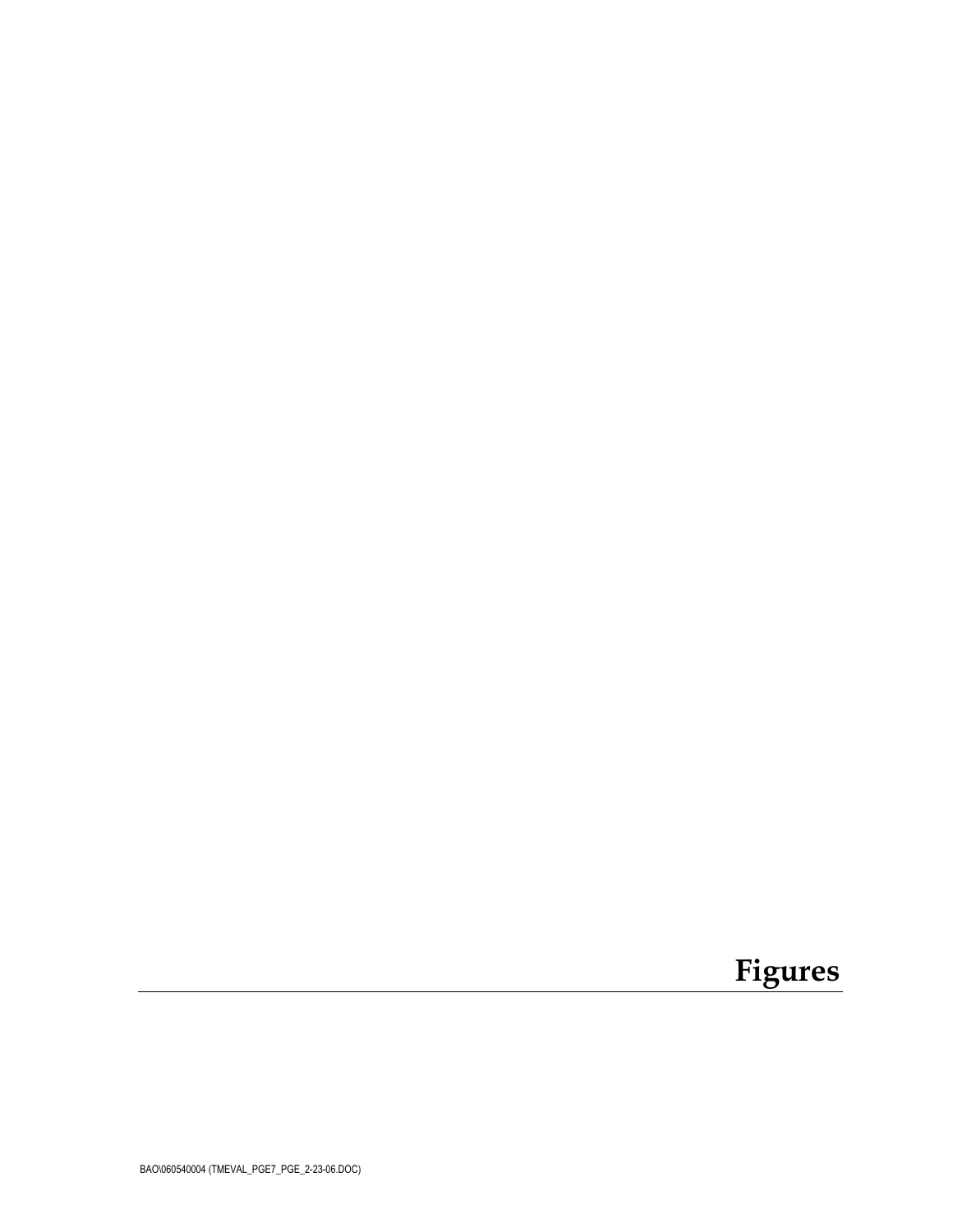

BAO \\ZINFANDEL\PROJ\PACIFICGASELECTRICCO\TOPOCKPROGRAM\GIS\MXD\2006\PGE\_07\_SITEPLAN.MXD PGE\_07\_SITEPLAN.PDF 2/13/2006 12:16:26<br>336424.NW.TM.01 Fig.1\_PGE\_07\_SitePlan.pdf 02-23-06 ez BAO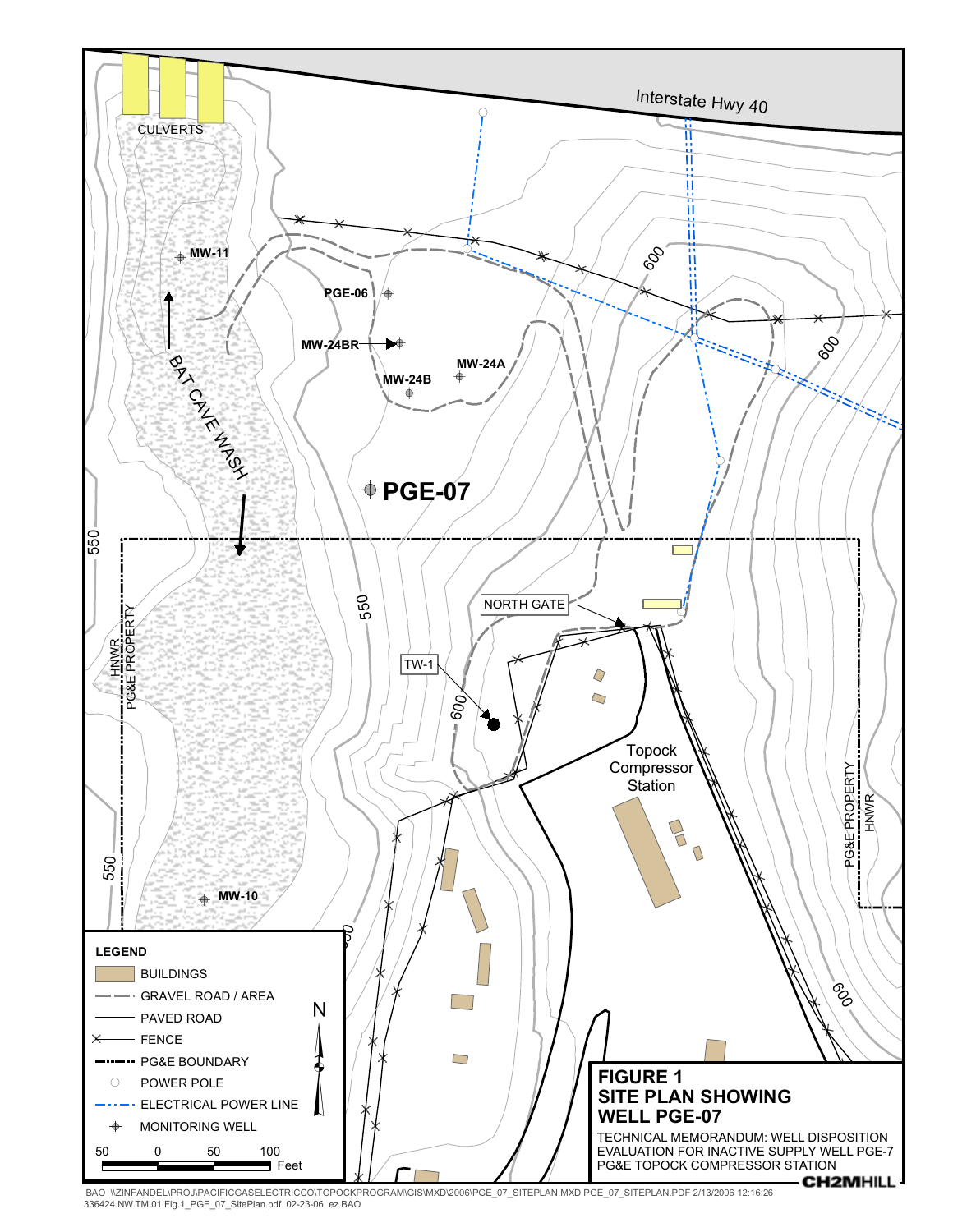